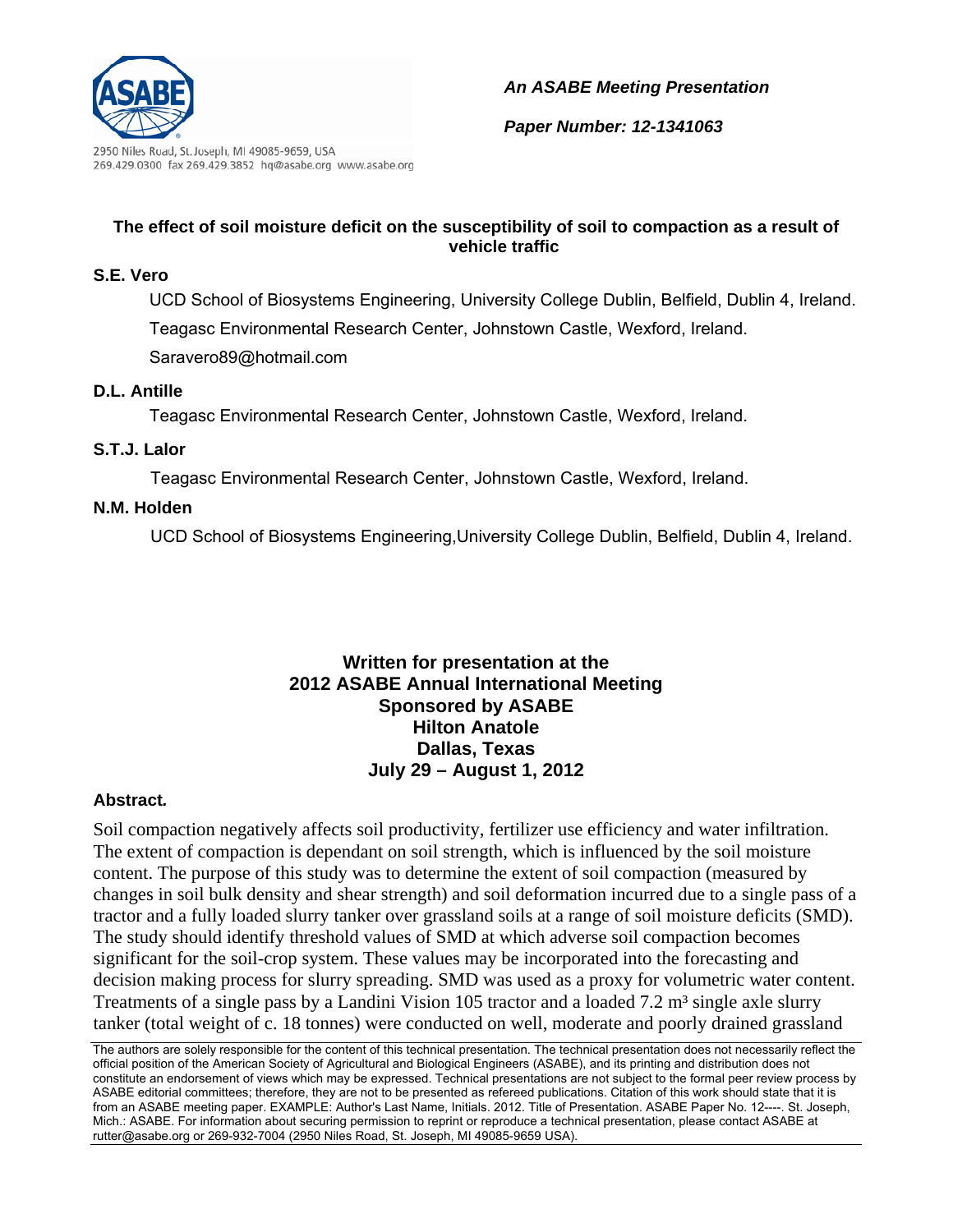soils at forecasted SMD of 0, 5, 10 and 20 mm. The moderately drained soil was classified as a loam, while the well and poorly drained sites were classified as sandy loams. Changes in soil bulk density and torsional shear strength were used as indicators of compaction, with rut profile measurements taken to measure the extent of surface deformation, which is often the most visible indicator of compaction on the soil surface. Grass yields were measured at 30 and 60 days subsequent to trafficking. Results showed that SMD at the time of traffic had an effect on the changes in bulk density, shear strength and the extent of soil rutting following wheel traffic. Preliminary results indicate that higher SMD at the time of trafficking resulted in smaller changes to soil characteristics and more rapid recovery from surface deformation than when trafficking occurred at lower SMD. Trafficking at an SMD of 20 mm led to mean increases in soil bulk density of 8% and formation of ruts with cross sectional areas in the range of 29.4 cm² to 98.3 cm². Trafficking at 0 SMD (field capacity) led to mean increases in bulk density of 15% and the formation of rut profiles in the range of 91.6 cm² to 197.9 cm². These preliminary results indicate that forecasted SMD provides a valuable tool to determine the suitability of the soil for supporting farm vehicle operations such as slurry spreading. This study is still ongoing, with more detailed results and analysis to be forthcoming.

**Keywords.** Compaction, traffic, soil moisture deficit, bulk density, shear strength, rut profile

The authors are solely responsible for the content of this technical presentation. The technical presentation does not necessarily reflect the official position of the American Society of Agricultural and Biological Engineers (ASABE), and its printing and distribution does not constitute an endorsement of views which may be expressed. Technical presentations are not subject to the formal peer review process by ASABE editorial committees; therefore, they are not to be presented as refereed publications. Citation of this work should state that it is from an ASABE meeting paper. EXAMPLE: Author's Last Name, Initials. 2012. Title of Presentation. ASABE Paper No. 12----. St. Joseph, Mich.: ASABE. For information about securing permission to reprint or reproduce a technical presentation, please contact ASABE at rutter@asabe.org or 269-932-7004 (2950 Niles Road, St. Joseph, MI 49085-9659 USA).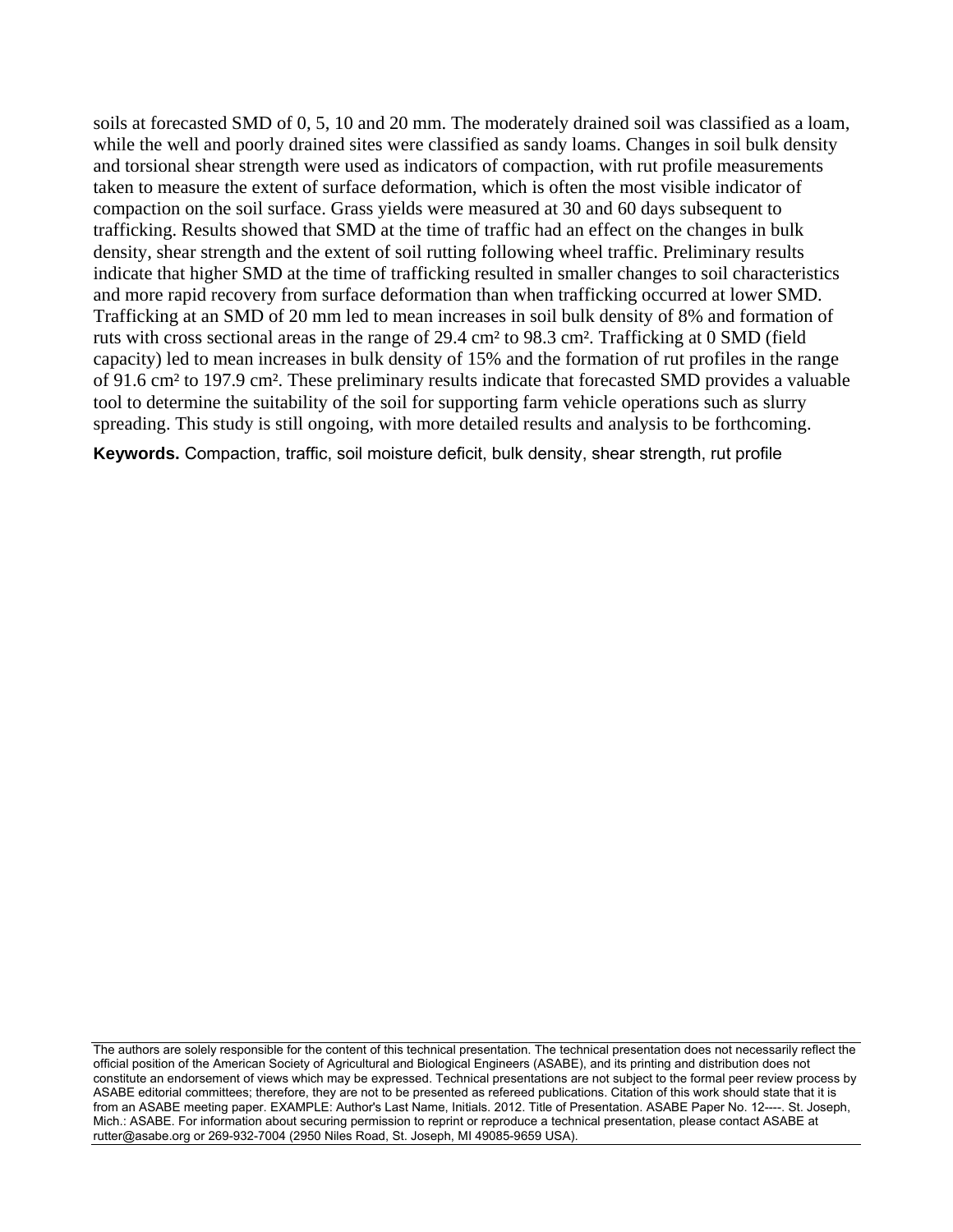# **Introduction**

Soil compaction is widely recognized as a threat to soil health and productivity (E.P.A., 2010; SOWAP, 2006), and is regarded as one of the eight threats to soil quality (E.P.A., 2010). Compaction is the increase in bulk density and reduction in pore space of a soil (Hillel, 1980) and it may occur both as a result of natural degradation processes within the soil, and as a result of human interaction (E.P.A., 2010). The Soil and Water Project (SOWAP) indicated that soil compaction is, along with erosion, the most significant threat to EU grasslands. Van Ouwerkerk and Soane (1994) suggested that approximately 33 million ha in Europe are affected by soil compaction, accounting for c. 24% of EU agricultural land at that time.

It is well documented that soil compaction impairs soil productivity and reduces crop yield (Ahmad, 2006; Cook et al., 1996; Dawkins et al., 1984; Drewry et al., 2001; Frame and Merrilees, 1990; Frost, 1988; Mamman et al., 2007; Masle and Passioura, 1992; Negi et al., 1981). It results in increased soil penetration resistance which restricts root growth (Taylor et al., 1981), reduced nutrient uptake by crop roots (McCoy, 1987), and impaired drainage which can lead to prolonged saturation of the soil (Brady and Weil, 1999). Furthermore, increased soil bulk density leads to a greater draft requirement when tilling the soil, hence greater fuel consumption and reduced efficiency (Rafiee and Jafari, 2010; Voorhees and Walker, 1977).

Soil strength is the ability of a soil to withstand forces exerted upon it without undergoing deformation (Brady and Weil, 1999), and it is strongly influenced by the soil moisture content (Earl, 1996). As soil moisture content increases, soil strength decreases, due to reduced frictional forces between soil particles (Collins et al., 1986/2004). Although moisture content is known to determine the susceptibility of a soil to compaction (Atterberg, 1911; Hanson, 1996; Meek et al., 1992; Sridharan and Nagaraj, 2005), it is a poor diagnostic tool for in-situ decision making, due to the vast array of data required to accurately predict a soil's volumetric water content (Earl, 1996; Herbin et al., 2011). Therefore, it is preferable to use an easily predictable proxy for actual moisture content such as the hybrid soil moisture deficit (SMD) model developed by Schulte et al. (2005). SMD refers to the quantity of water required to bring the soil to field capacity, hence, SMD equates to 0 when the soil is at field capacity. SMD does not strictly equate to volumetric moisture contents, but rather it is a theoretical state of soil wetness relative to field capacity. The main advantages of the hybrid SMD model are; it has relatively low data input requirements when compared to other models (Schulte et al., 2005), it allows SMD to be forecasted, thus enabling better planning of grazing and farm operations (Fitzgerald et al., 2008; Herbin et al., 2011; Piwowarczyk et al., 2011; Premrov et al., 2010), and it is calibrated for three drainage classes, which are easily identifiable by land managers, using visual assessment.

The hybrid model is based upon the following equation:

$$
SMD_{t} = SMD_{t-1} - Rain + ET_{a} + Drain
$$

Where:

- *SMD* = soil moisture deficit on day*t*,
- *SMDt-1* = soil moisture deficits on day*t-1*,
- Rain = precipitation in millimetres,
- $\cdot$  *ET<sub>a</sub>* = daily actual evapotranspiration in millimetres,
- *Drain* = quantity of water in millimetres per day removed by overland flow or percolation through the soil.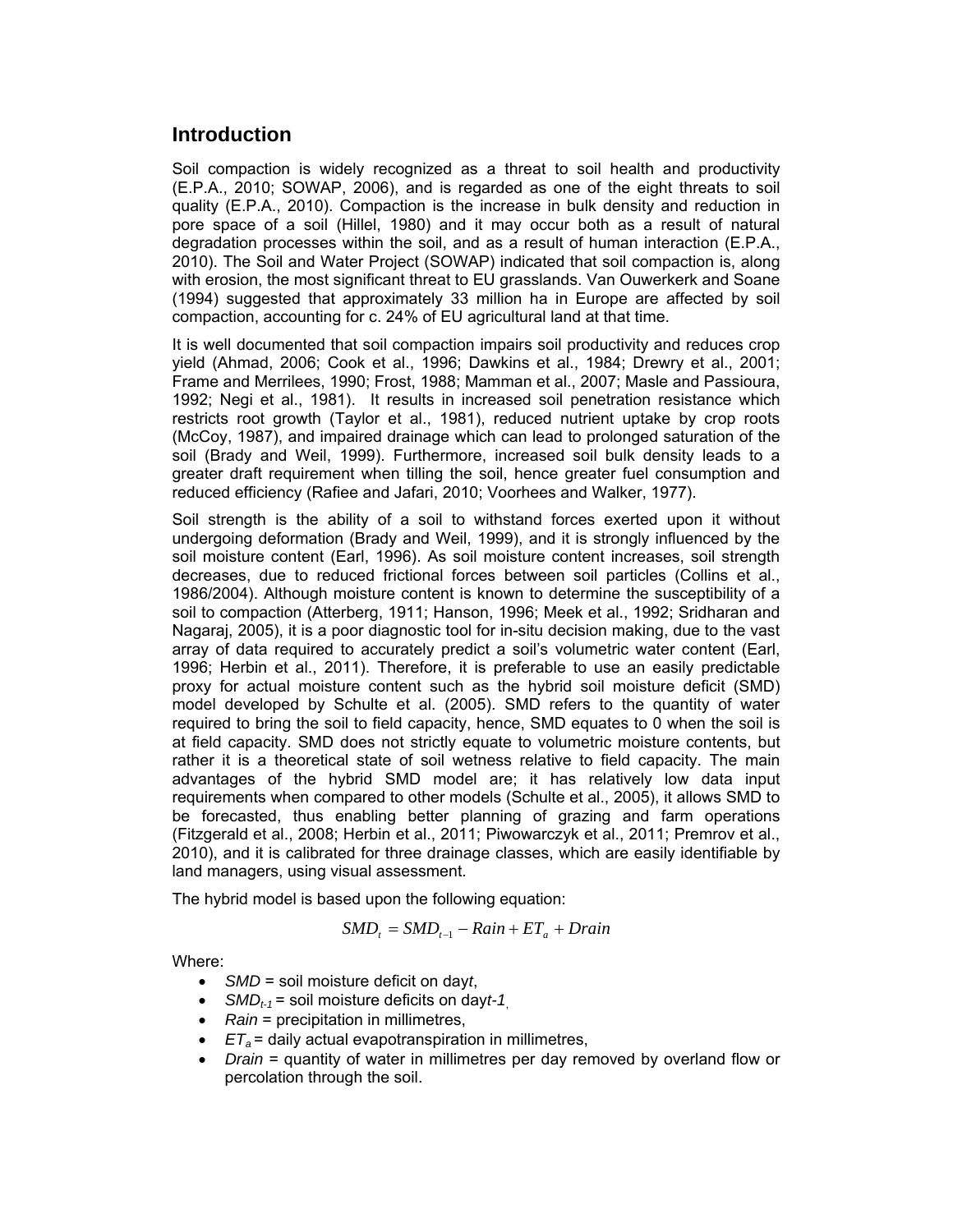The three drainage classes used by this model are identified according to their ability to return to field capacity following precipitation. The hybrid model integrates characteristics of the model designed by Brereton et al. (1996), which predicts SMD for well drained soils, and the Met Eireann model (Keane, 2001), which was developed for poorly drained soils. The objective of this study was to determine the relationship between soil moisture deficit and the extent of compaction exhibited by a range of soils with different drainage classes as a result of vehicle traffic for a range of soil drainage classes. The data produced by this study will contribute to a slurry spreading decision support system based on the hybrid SMD model.

### *Materials and methods*

### **Site description**

The study was conducted at Johnstown Castle Environmental Research Centre, Teagasc, Co. Wexford, Ireland, located at 52.292°N, 6.5°W. The tests were performed at three different sites comprising well, moderate and poorly drained soils. According to the British soil textural triangle the moderately drained soil is classified as a loam, while the well and poorly drained soils are sandy loams (Brady and Weil, 1999). The climate is classified as cool maritime, with a mean annual rainfall of 1002 mm and a mean temperature of 9.6ºC. The sites have been under perennial ryegrass pasture for three years. The experiment commenced in September 2011 and is ongoing.

## **Experimental design**

The experiment utilized a complete randomized block design with eight treatments per site, replicated four times. As a result of the experimental design there were 32 plots per site, which were divided into four blocks. The dimensions of the plots were 4 m by 5 m. The treatments were forecst (on the day);  $SMD = 0, 5, 10$  and 20 mm (field capacity to drier) each as part of a wetting and drying phase. Repeated measurement analysis of variance was conducted using the statistical package GenStat  $(14<sup>th</sup>$  edition). As the experiment is ongoing, the wetting phase has been excluded from the analysis presented in this paper.

SMD forecasts were calculated using the Schulte et al. (2005) model, and meteorological data supplied by Met Eireann. The target SMD values selected were 0, 5, 10 and 20 mm. Wetting and drying phases were defined as when the SMD had followed a trend of either wetting or drying for at least three out of five previous days. On a day when a target SMD was forecast a single pass was made over the plots using a Landini Vision 105 tractor and a fully loaded 9092 litre single-axle Hi-Spec slurry tanker. The combined weight of the equipment was c. 18 tonnes. The combined weight of the equipment amounted to c. 18 tonnes. The tractor was equipped with radial tyres at an inflation pressure of 2 bars for the front tyres and 1.4 bars for the rear tyres. The slurry tanker was equipped with radial tyres (23.1R26), at an inflation pressure of 2.4 bars. The actual SMD was calculated on the subsequent day using meteorological observations, and recorded.

#### **Measurements**

Soil bulk density (SBD) and shear strength were selected as measures of soil compaction. SBD is commonly used as a measure of compaction (Hakansson and Lipiec, 2000). Rut profiles were also measured to quantify the extent of soil surface deformation, which is often one of the most significant indicators of soil compaction (Adam and Erbach, 1995; Botta et al., 2009; Soane, 1980). Grass yield was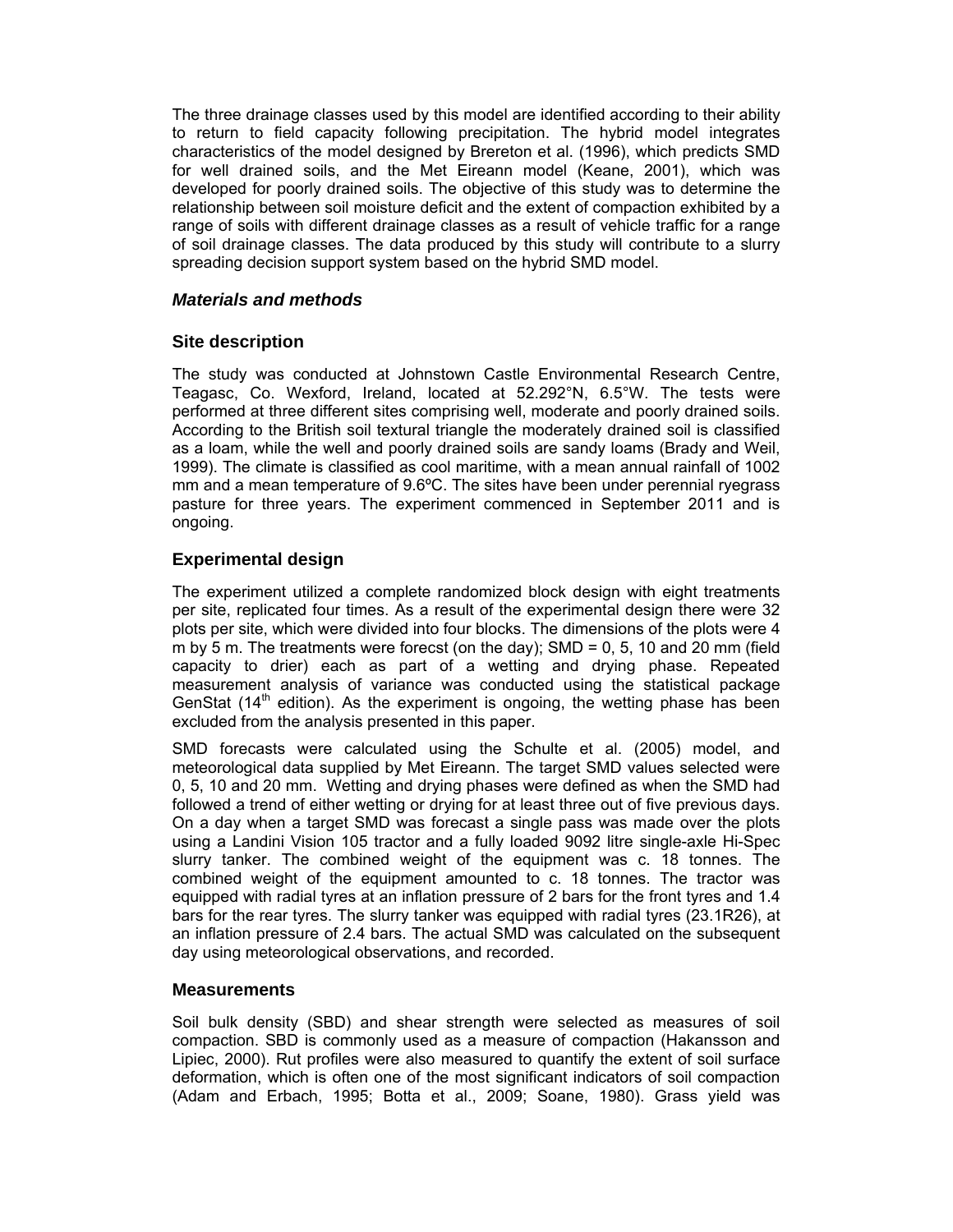calculated as kg  $[DM]$  ha<sup>-1</sup> to determine the yield penalty incurred as a result of vehicle traffic.

Prior to trafficking, the grass was cut to 40 mm with a lawnmower. Ten shear vane and four SBD measurements were taken across each plots. Subsequent to trafficking, ten shear vane measurements were taken both within, and outside of the wheel rut and four bulk densities were taken within and outside of the wheel-rut. Two rut profile measurements were taken from each wheel rut. Soil bulk density was determined for the upper 40 mm of the soil using a 40 mm diameter bulk density ring. Soil bulk density tests were conducted in accordance with USDA (1999).

Shear strength was measured using a Geonor shear vane. This test was conducted in accordance with ASTM D2573 (2008). Measurements were taken using the 20 mm by 40 mm bladed vane, to a depth of 0-50 mm, as shown in Figure 1.



**Figure 1: Geonor shear vane used for shear strength measurements** 

Rut profiles were measured using a rut-profile meter. This device consists of 37 pins (spaced 12 mm apart) in an H-frame which was placed across the wheel track at a right angle, allowing the pins to drop to the rut surface. To allow fast and accurate field measurements, the profile meter was subsequently placed on a laminated sheet of graph paper and photographed. The area of deformation could subsequently be calculated by measuring the length of the pins and applying the offset method equation. This system allowed for reliable measurements to be made, even in adverse weather conditions. Furthermore, this method allows the operator to calculate the rut area using the images at a later date, thus reducing the time spent in the field.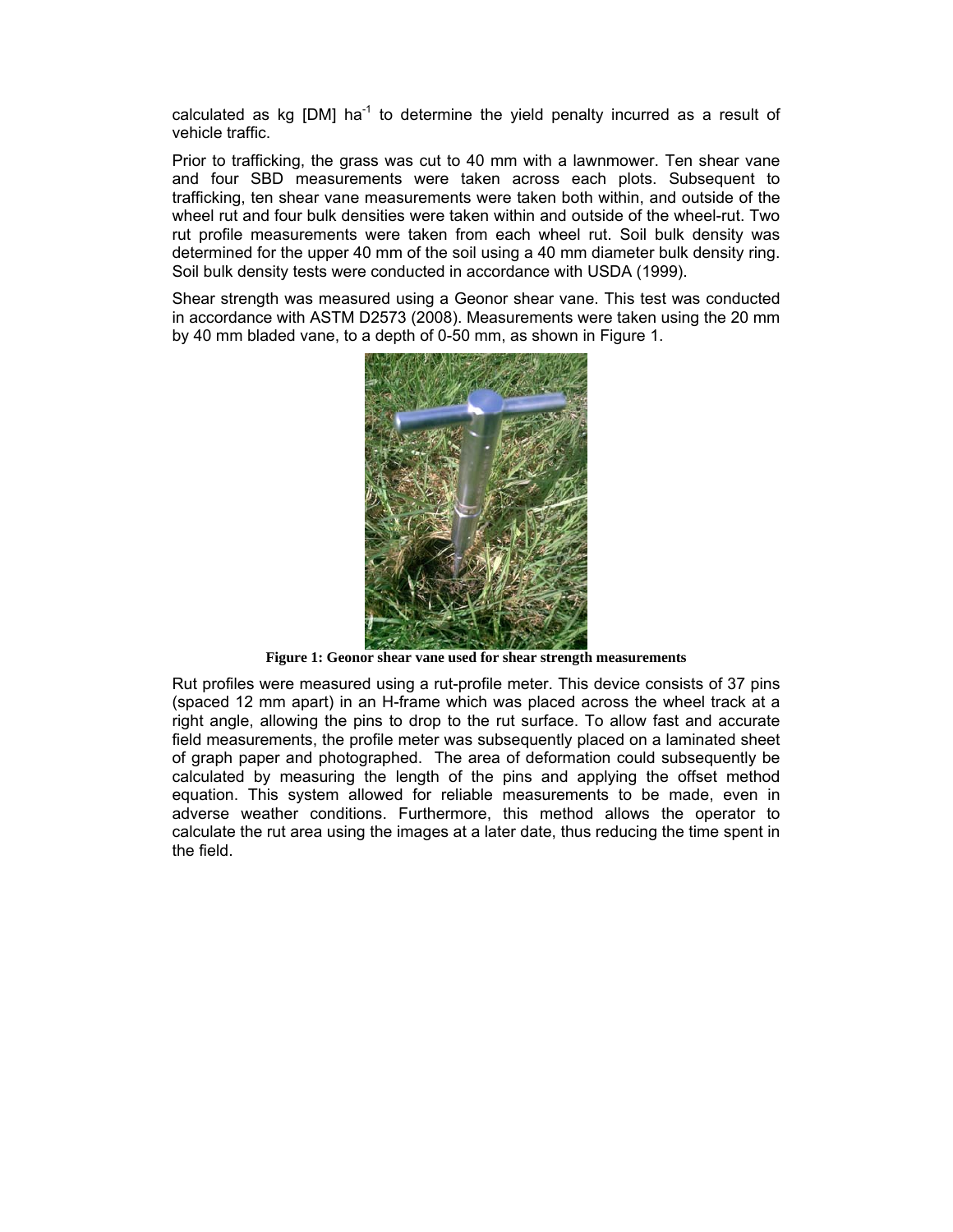

**Figure 2: Rut profile meter and measurement chart** 

All measurements were repeated at 30 and 60 days subsequent to trafficking, which allowed the response of the soil and its natural alleviation of compaction over time to be quantified. At these intervals, grass yield measurements were also taken within and outside of the wheel rut. This was performed in accordance with the guidelines described in the Teagasc Grazing Notebook (2009). After each yield sample was taken, the plots were cut again to a uniform height of 40 mm to encourage uniform grass re-growth across the whole area of the plot.

Proctor test (B.S.I., 1990) measurements were performed to identify the maximum level of compaction achievable on each soil following the specification outlined in BS 1377-4 (1990).

### *Results and discussion*

## **Soil bulk density (SBD)**

For each of the soil types, SBD was found to increase significantly with vehicle trafficking (P<0.001) and this was inversely related to the soil moisture deficit. This was due to the greater volumetric soil moisture content at a lower SMD.

The SBD recorded for each treatment, at days 0, 30 and 60 subsequent to trafficking (Figure 3) showed that SBD decreased over time subsequent to trafficking. The decrease in bulk density was found to be significantly linked to the SMD at the time of trafficking, i.e.; when the soil was trafficked at a lower SMD, the level of alleviation of bulk density was lesser than when trafficking occurred at a higher SMD. This suggests that soil compaction occurring as a result of trafficking at low SMD is more persistent than that occurring at a greater SMD. The changes in bulk density in the non-wheel tracked area were not significant, and so have been excluded from the graphs.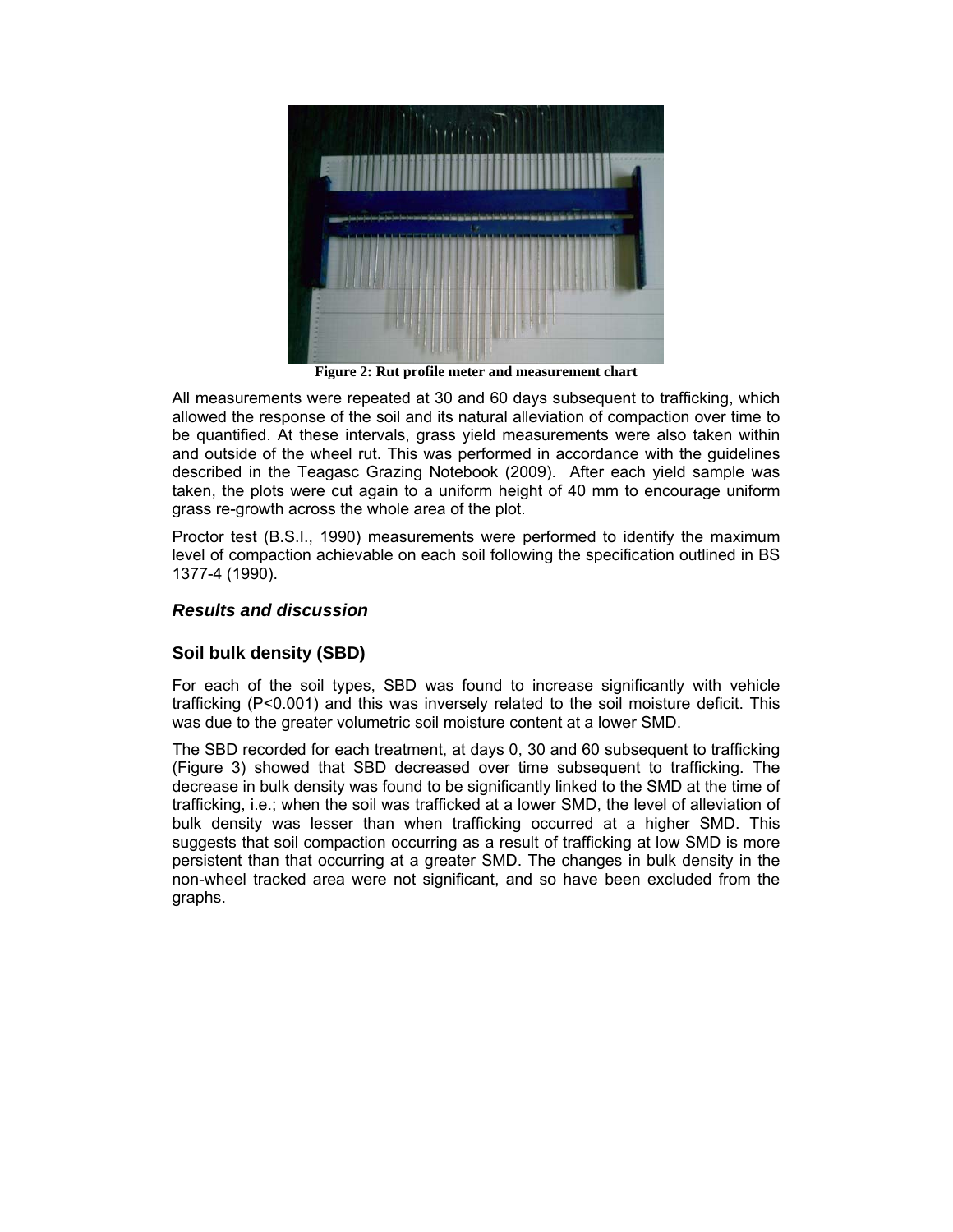

**Figures 3: Changes in soil bulk density recorded at 0, 30 and 60 days post-trafficking for the well, moderately and poorly drained soils at a 0 (a), 5 (b), 10 (c) and 20 (d) SMD in a drying phase. Grey = Wheel Rut SBD, Black = Pre-traffic SBD.** 

**(LSD = 0.048, n = 16, P < 0.001)** 

The values of SBD observed in this study, although low, were in line with those reported by Kiely et al. (2009), who demonstrated that Irish grassland soils typically display bulk densities ranging between  $0.80$  g/cm<sup>3</sup> and  $1.00$  g/cm<sup>3</sup> in the top  $0-100$ mm of soil, Lalor (2004) and Herbin et al. (2011).



**Figure 4: Changes in bulk density in the wheel rut post trafficking, as a percentage of the initial bulk density**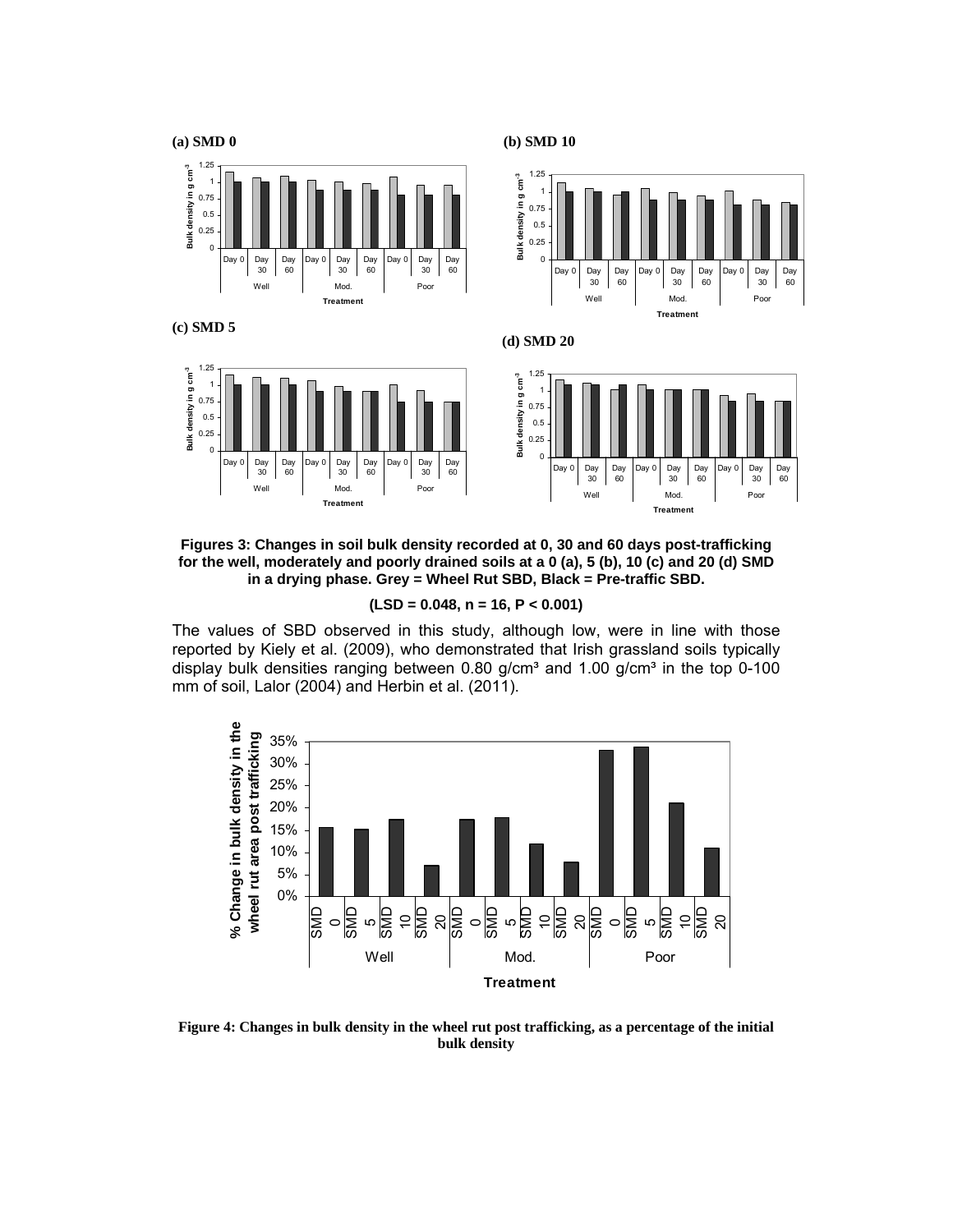Fig. 4 shows the percentage change in SBD exhibited in the wheel rut immediately subsequent to trafficking compared to the pre-traffic values. It is clear from this graph that the compaction undergone by the poorly drained soil at a given SMD was far greater than that on the well or moderately drained soils, at the same SMD. This was due to the greater volumetric moisture content of the poorly drained soil. Consequently, it seems likely that a different threshold SMD for safe slurry spreading must be determined for each of the drainage classes.

The results of this experiment are consistent with many papers demonstrating the relationship between soil water content and vulnerability to compaction. Studies by Proctor (1933), Défossez et al (2003), Berli et al (2003), Adam and Erbach (1995) and McNabb et al. (2001) are amongst many others describing this relationship.

#### **Shear strength**

Shear strength was found to increase significantly with trafficking, (P<0.001) (Fig. 5). However, there were some difficulties in using shear strength as a measure of soil compaction. As the volumetric moisture content changed between day 0 and day 30, the value of shear strength recorded also varied as a result. Furthermore, the SMD model is strictly a theoretical model, meaning that each SMD value does not equate with a particular soil moisture content. For example, depending on the rainfall pattern it is possible that an SMD equivalent to 20 mm may have greater volumetric moisture content that SMD value of 10. This creates some difficulties in interpreting the shear vane results. Further results and analysis of these measurements shall be forthcoming in a later paper.



**Figure 5: Changes in shear strength in the wheel rut (WR) subsequent to trafficking compared with shear strength measured immediately pre-trafficking (Pre); LSD = 3.953, n = 64, P<0.001**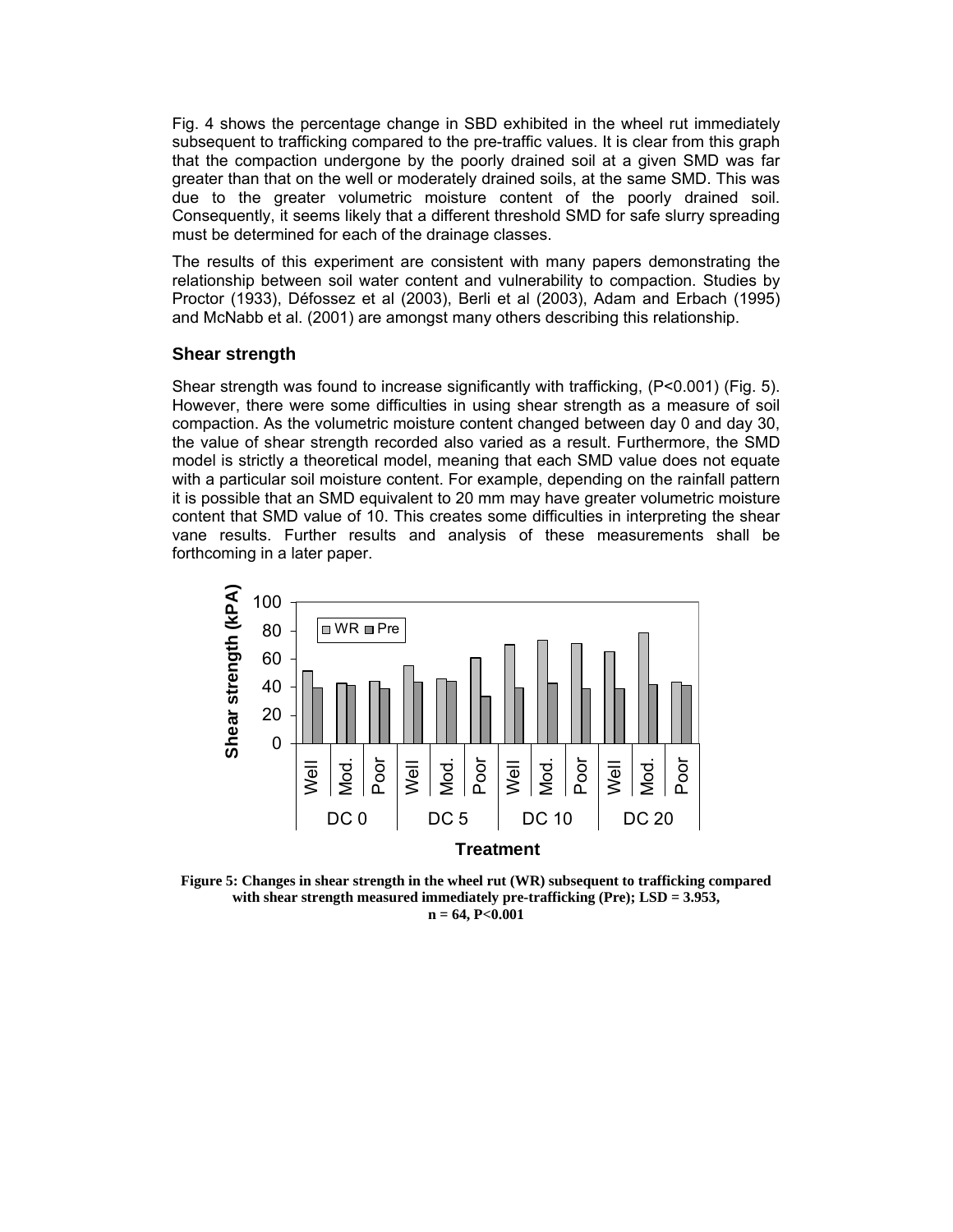# **Rut profiles**

It was found that the area displaced by the wheel rut increased significantly with decreasing SMD at the time of trafficking (P<0.001) (Figure 6). When trafficking occurred at low SMD (0 mm and 5 mm), the rate of recovery of the soil was lesser than when trafficking occurred at higher SMD. Bakker and Davis (1995) observed that even in incidences where the increases in bulk density were minimal, significant displacement of the soil could occur in the form of rutting due to wheel traffic. The results are consistent with those of Godwin et al. (1991), which showed that depth of wheel rutting was closely related to herbage yield loss.



**Figure 6: Rut profiles over time, averaged across all soils; LSD = 29.18, n = 16, P<0.001** 

## **Dry matter yield (DMY)**

This study found that a significant loss in yield occurred within the wheel rut as a result of a single trafficking event (P<0.001) (Figure 7). DMY at 30 days subsequent to trafficking was found to decrease by between 30% and 59% when compared to the non-wheel tracked area. These values are in line with those observed by Cook et al (1996), Frost (1988) and Frame and Merrilees (1990). These losses represent significant costs to the farmer in terms of an impaired potential for grazing on land suffering from compaction.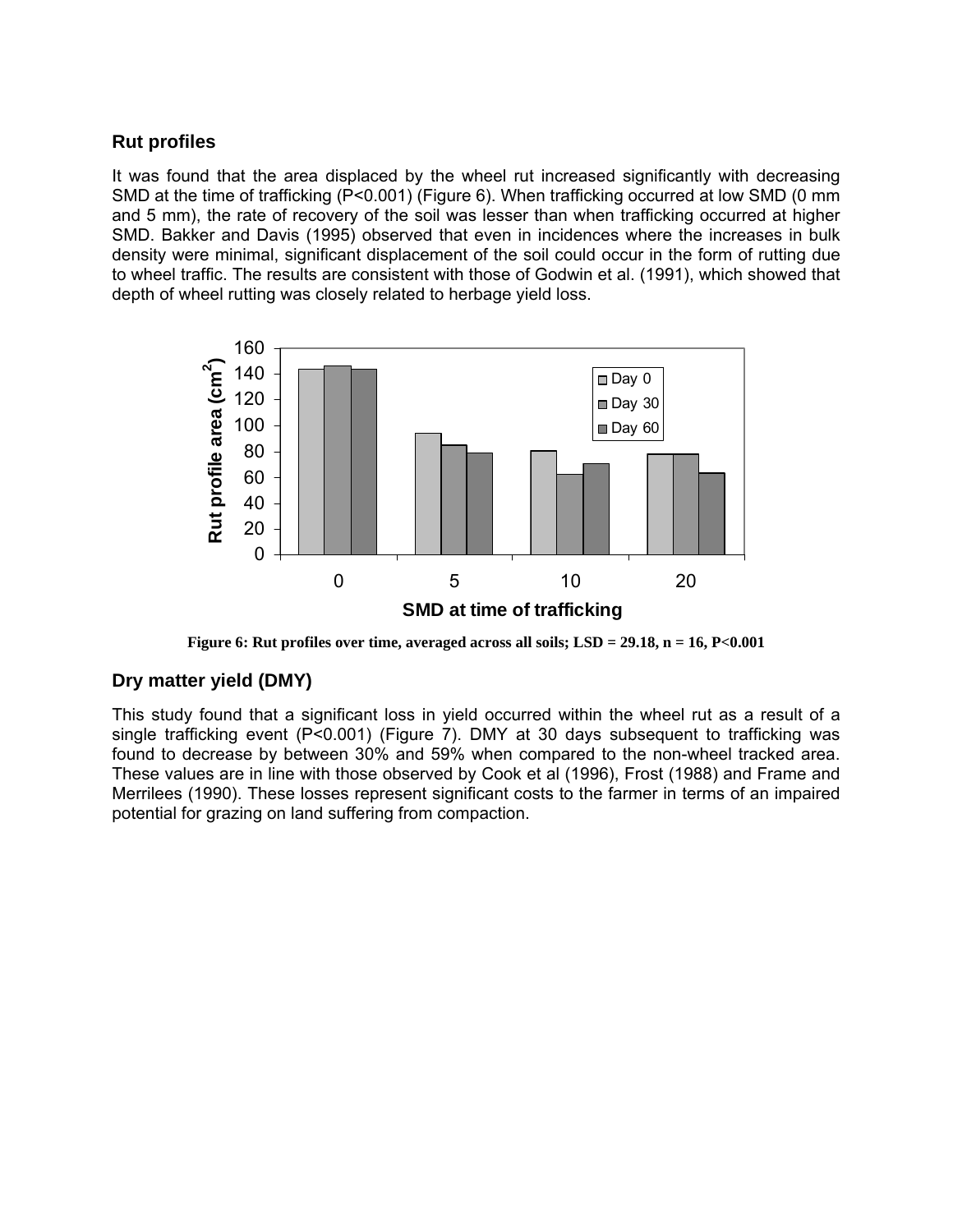

**Figure 7: Herbage dry matter in the wheel rut as a % of the yield of the non-wheel tracked area, averaged across all soils; LSD = 172.02, n= 8, P<0.001** 

## *Conclusion*

Soil moisture deficit, as a proxy for volumetric water content, was shown to have a significant effect on the response of a soil to vehicle traffic. In order to incorporate the SMD prediction model into a farm scale decision support system, threshold values need to be determined for safe slurry spreading. While a value of 10 SMD was proposed by in earlier work (Earl, 1996) as a trafficable limit, this study found a significant natural alleviation of soil compaction within 60 days when trafficked at this point, but with some impact on herbage availability for grazing following spreading. Until the experiment has been completed it will not be possible to draw firm conclusions about the most appropriate limit for each drainage class. Due to variability in the volumetric moisture content between the drainage classes at a given SMD, different threshold values are likely to be determined for each class. It is suggested that the soil moisture deficit model (Schulte et al., 2005) used in this study is a suitable basis for a slurry spreading decision support system, in which vulnerability to soil compaction would be an important parameter.

The results depicted here are for SMD values in a drying phase. Data collection is still ongoing for values on a wetting phase. It is expected that the response of the soil to vehicle traffic may differ between the wetting and drying phases, even when trafficking takes place at the same SMD. Overall results and conclusions will be published at a later date, upon completion of the experiment.

#### *Acknowledgements*

This research was funded by the Department of Agriculture, Food and the Marine under the Research Stimulus Fund (RSF 07-502), supported by the National Development Plan 2007- 2013.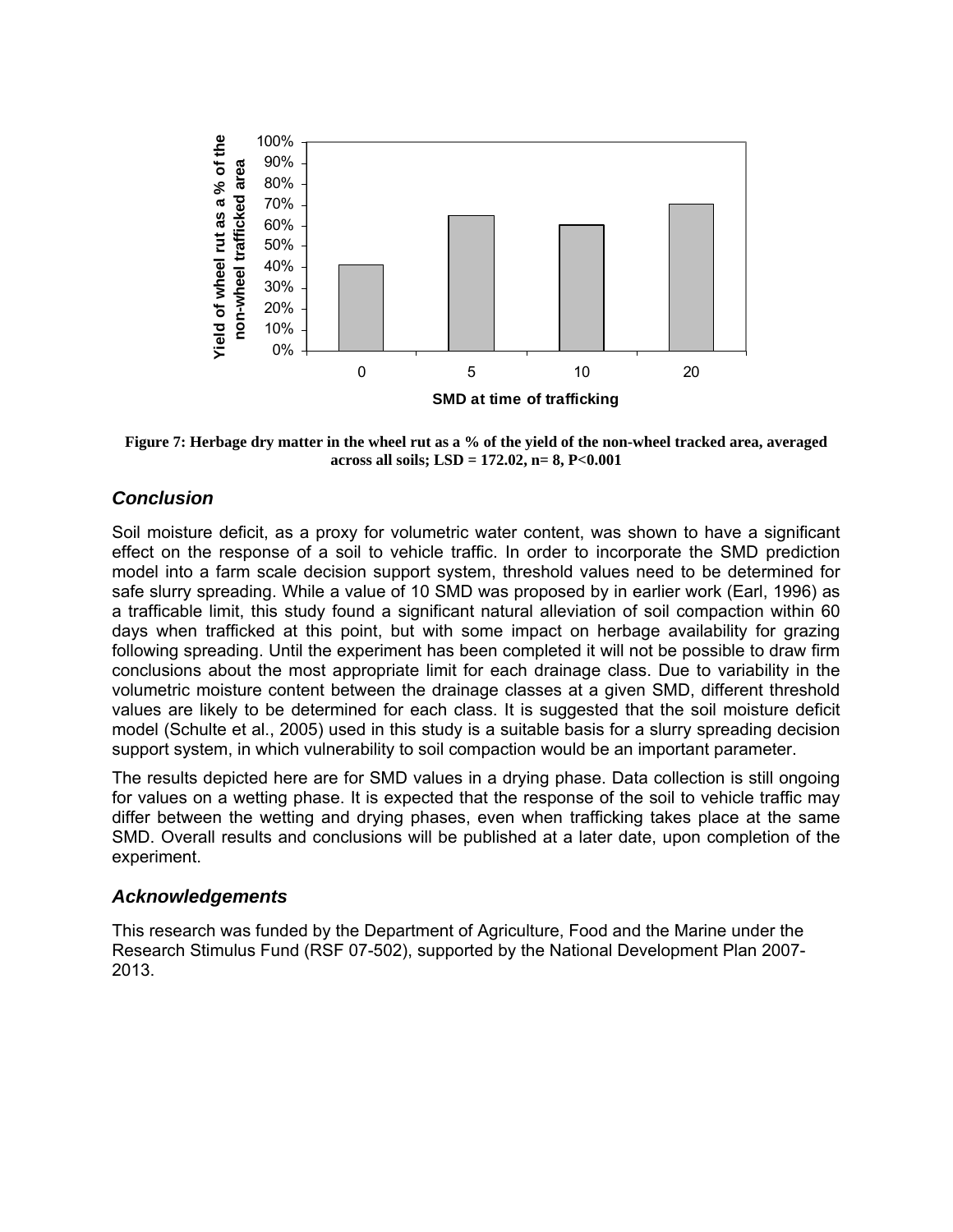#### **References**

- Adam, K.M. and and Erbach, D.C., 1995. Relationship of Tire Sinkage Depth to Depth of Soil Compaction. Transactions of the ASAE, 38(4): 5.
- Ahmad, N., 2006. Response of Wheat to Subsurface Soil Compaction and Improvement Strategies, University of Arid Agriculture, Pakistan, Rawalpindi, 193 pp.
- Atterberg, A., 1911. Die Plastizitat der Tone.
- British Standards Institute, 1990. Methods of Test for Soils for Civil Engineering Purposes Part 4: Compaction Related Tests. British Standards Institute, pp. 64.
- Bakker, D.M. and and Davis, R.J., 1995. Soil Deformation Observations in a Vertisol under Field Traffic. Australian Journal of Soil Research, 33: 15.
- Berli, M., Kirby, J.M., Springman, S.M. and and Schulin, R., 2003. Modelling compaction of agricultural subsoils by tracked heavy construction machinery under various moisture conditions in Switzerland. Soil and Tillage Research, 73(1-2): 9.
- Botta, G.F., Becerra, A., Tolon. and and Tourn, F.B., 2009. Effect of the Number of Tractor Passes on Soil Rut Depth and Compaction in Two Tillage Regimes. Soil & Tillage Research, 103(2): 5.
- Brady, N.C. and and Weil, R.R., 1999. The Nature And Properties Of Soils. Simon and Schuster, 881 pp.
- Brereton, A.J., Danielov, S.A. and and Scott, D., 1996. Agrometeorology of grass and grasslands for middle latitudes. World Meteorological Organisation, pp. 36.
- Collins, J.F., Larney, F.J. and and Morgan, M.A., 1986/2004. Climate And Soil Management. In: T.a.C. Keane, J.F. (Editor), Climate, Weather and Irish Agriculture. Agmet, pp. 395.
- Cook, A., Marriott, C.A., Seel, W. and and Mullins, C.E., 1996. Effects of soil mechanical impedance on root and shoot growth of *Lolium perenne* L., *Agrostis capillaris* and *Trifolium repens* L. Journal of Experimental Botany, 47(301): 11.
- Dawkins, T.C.K., Hebblethwaite, P.D. and and McGowan, M., 1984. Soil compaction and the growth of vining peas. Annals of Applied Biology, 105(2): 14.
- Defossez, P., Richard, G., Boizard, H. and and O'Sullivan, M.F., 2003. Modelling change in soil compaction due to agricultural traffic as a function of soil water content. Geoderma, 116(1-2): 16.
- Drewry, J.J., Cameron, K.C. and and Buchan, G.D., 2001. Effect of simulated dairy cow treading on soil physical properties and ryegrass pasture yield. New Zealand Journal of Agricultural Research, 44(2-3): 9.
- Environmental **Protection** Protection Agency 2010. http://www.epa.ie/environmentinfocus/land/furtherinformation/soils/mainthreats/#Compac tion. Environmental Protection Agency. Accessed May 2012.
- Earl, R., 1996. Prediction of Trafficability and Workability from Soil Moisture Deficit. Soil & Tillage Research, 40: 13.
- Fitzgerald, J.B., Brereton, A.J. and and Holden, N.M., 2008. Simulation of the influence of poor soil drainage on grass-based dairy production systems in Ireland. Grass and Forage Science, 63(3): 9.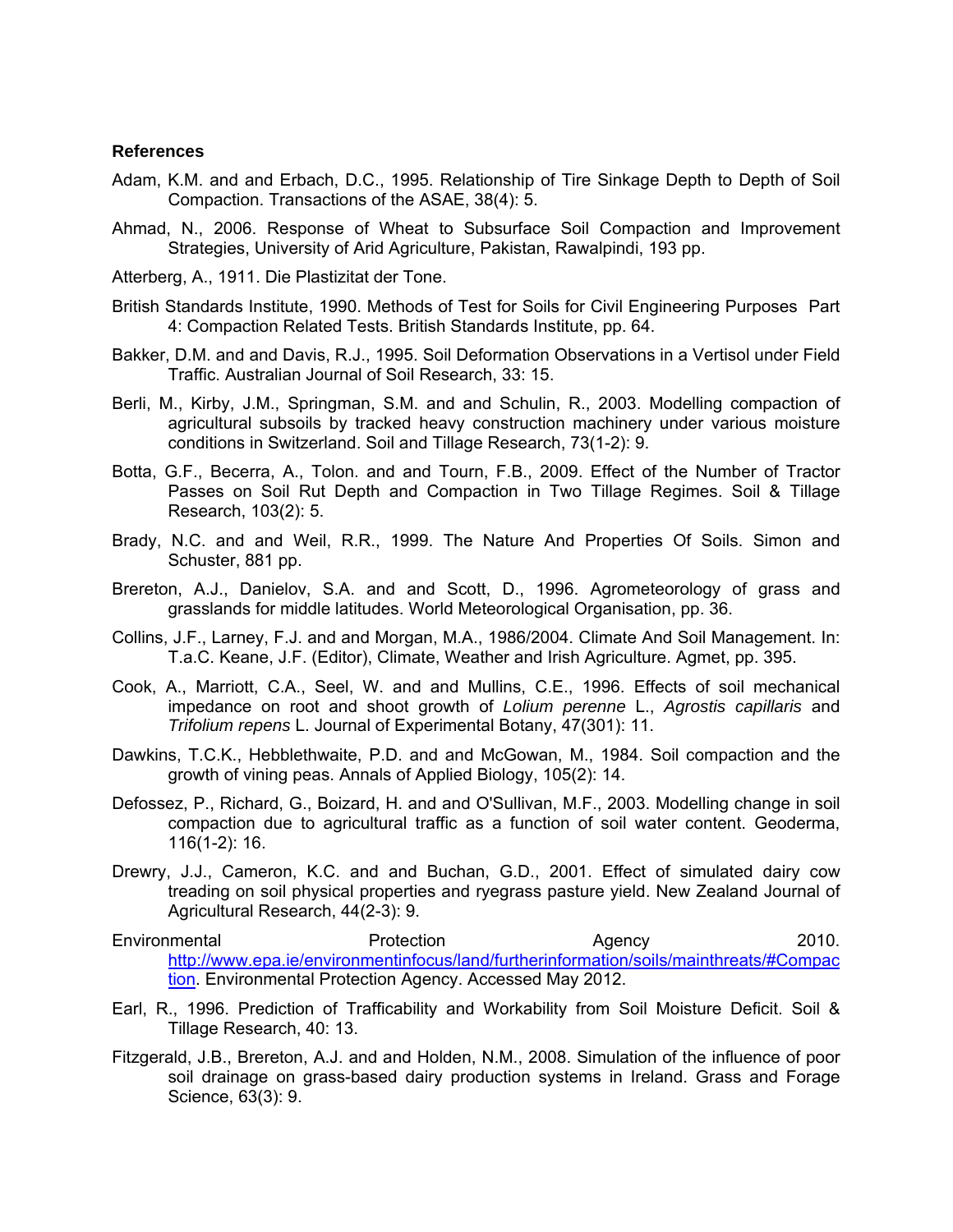- Frame, J. and and Merrilees, D.W., 1990. The Effect of Tractor Wheeling on the Productivity of Perennial Ryegrass Swards. In: N.K. Gáborčík, V.;Zimková, M. (Editor), Soil-grasslandanimal relationships. Proceedings of 13th general meeting of the European Grassland Federation, Banská Bystrica, Czechoslovakia.
- Frost, J.P., 1988. Effects on Crop Yields of Machinery Traffic and Soil Loosening. Part 1. Effects on Grass Yield if Traffic Frequency and Date of Loosening. Journal of Agricultural Engineering Research, 39: 11.
- Godwin, R.J., Warner, N.L. and and Smith, D.L.O., 1991. The Development of a Dynamic Dropcone Device for the Assessment of Soil Strength and the effects of Machinery Traffic. Journal of Agricultural Engineering Research, 48: 8.
- Hakansson, I. and and Lipiec, J., 2000. A Review of the Usefulness of Relative Bulk Density Values in Studies of Soil Structure and Compaction. Soil & Tillage Research, 53: 14.
- Hanson, G.J., 1996. Investigating Soil Strength And Stress-Strain Indices To Characterise Erodibility. Transactions of the ASAE, 39(3): 7.
- Herbin, T. et al., 2011. The Effects of Dairy Cow Weight On Selected Soil Physical Properties Indicative of Compaction. Soil Use and Management, 27(March): 10.
- Hillel, D., 1980. Application of Soil Physics. Academic Press.
- International, A., 2008. Standard Test Method For Field Vane Shear Test In Cohesive Soil. ASTM International.
- Keane, T., 2001. Meteorological Data-Types and Sources. In: N.M. Holden (Editor), Agro-Meteorological Modelling- Principles, Data and Applications. Agmet.
- Kiely, G. et al., 2009. SoilC Measuring and Modelling of Soil Carbon Stocks and Stock Changes in Irish Soils, Environmental Protection Agency.
- Lalor, S.T.J., 2004. Soils of UCD Research Farm, Lyons Estate, Cellbridge, Co. Kildare, University College Dublin, Dublin.
- Mamman, E., Ohu, J.O. and T., a.C., 2007. Effect of soil compaction and organic matter on the early growth of maize (Zea mays) in a vertisol. International Agrophysics, 21(4): 8.
- Masle, J. and and Passioura, J.B., 1992. Genetic Variation In The Effects Of Root Impedance On Growth And Transpiration Rates Of Wheat And Barley. Australian Journal Of Plant Physiology, 19: 14.
- McCoy, E.L., 1987. Energy Requirements For Root Penetration Of Compacted Soil. In: L.L. Boersma (Editor), Future Developments In Soil Science Research. Soil Science Society of America, Inc, Madison.
- McNabb, D.H., Startsev, A.D. and and Nguyen, H., 2001. Soil Wetness and Traffic Level Effects on Bulk Density and Sir-Filled Porosity of Compacted Boreal Forest Soils. Soil Science Society of America Journal, 65(July-August): 9.
- Meek, B.D., Rechel, E.R., Carter, L.M. and and DeTar, W.R., 1992. Bulk density of a sandy loam: traffic, tillage and irrigation-method effects. Soil Science Society of America Journal, 56(2): 4.
- Negi, S.C., McKeyes, E., Raghavan, G.S.V. and and Taylor, F., 1981. Relationships of field traffic and tillage to corn yields and soil properties. Journal Of Terramechanics, 18(3): 9.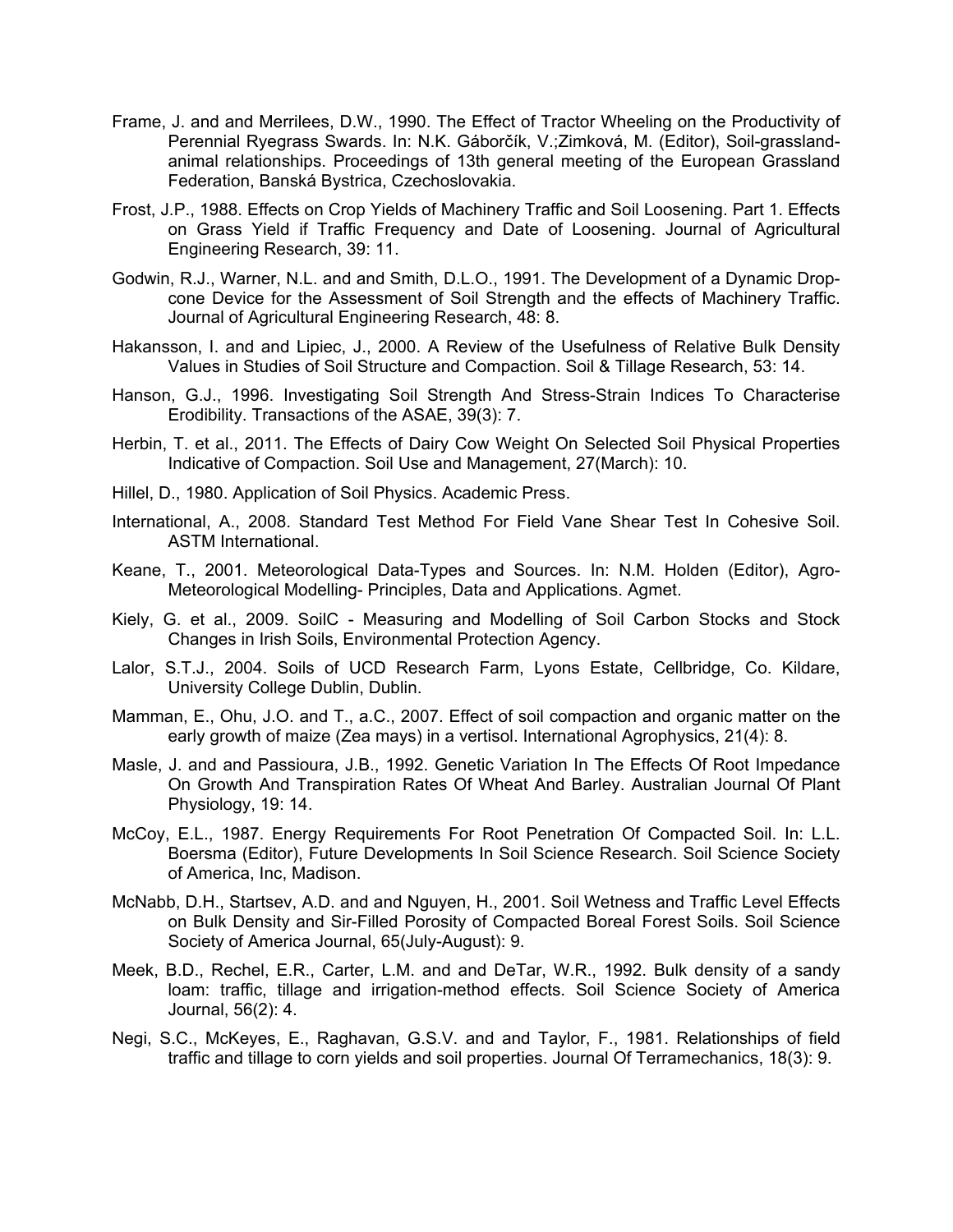- Piwowarczyk, A., Giuliani, G. and and Holden, N.M., 2011. Can Soil Moisture Deficit Be Used To Forecast When Soils Are At High Risk Of Damage Owing To Grazing Animals? Soil Use and Management, 27(2): 8.
- Premrov, A., Schulte, R.P.O., Coxon, C.E., Hackett, R. and and Richards, K.G., 2010. Predicting Soil Moisture Conditions for Arable Free Draining Soils in Ireland under Spring Cereal Production. Irish Journal of Agricultural and Food Research, 49: 14.
- Proctor, R.R., 1933. Fundamental Principles Of Soil Compaction. Engineering News-Record, 111(9).
- Rafiee, N.M. and and Jafari, A., 2010. CO2 Emission as a result of the fuel consumption and tillage quality in different tillage conditions. International Journal of Environmental Sciences, 1(7): 11.
- Schulte, R.P.O., Diamond, J., Finkele, K., Holden, N.M. and and Brereton, A.J., 2005. Predicting the Soil Moisture Conditions of Irish grasslands. Irish Journal of Agricultural and Food Research, 44(1): 15.
- Soane, B.D., 1980. Soil Degradation Attributable To Compaction Under Wheels And Its Control. In: D.D. Boels, D.B. and Johnston, A.E. (Editor), Land Use Seminar on Soil Degradation. A.A. Balkema, Wageningen.
- SOWAP, 2006. Conservation Agriculture in Europe. Soil and Water Protection project, Jealott's Hill International Research Centre, Bracknell, Berkshire.
- Sridharan, A. and and Nagaraj, H.B., 2005. Plastic Limit and Compaction Characteristics of Fine-Grained Soils. Ground Improvement, 9(1): 5.
- Taylor, H.M., Roberson, G.M. and and Parker, J.J., 1981. Soil Strength-Root Penetration Relations For Medium To Coarse-Textured Soil Materials. Soil Science
- Teagasc, 2009. Grazing Notebook. In: T.F. Journal (Editor).
- USDA, 1999. Soil Quality Test Kit Guide. In: U.S.D.o. Agriculture (Editor). USDA.
- Van Ouwerkerk, C. and and Soane, B.D., 1994. Environmental Consequences of Soil Compaction, Proceedings Symposium: Land and Soil Protection. Ecological and Economical Consequences, Tallinn, Estonia.
- Voorhees, M.L. and and Walker, P.N., 1977. Tractionability as a Function of Soil Moisture. Transactions of the ASAE.
- Adam, K.M. and Erbach, D.C., 1995. Relationship of Tire Sinkage Depth to Depth of Soil Compaction. Transactions of the ASAE, 38(4): 5.
- Ahmad, N., 2006. Response of Wheat to Subsurface Soil Compaction and Improvement Strategies, University of Arid Agriculture, Pakistan, Rawalpindi, 193 pp.
- Atterberg, A., 1911. Die Plastizitat der Tone.
- B.S.I., 1990. Methods of Test for Soils for Civil Engineering Purposes Part 4: Compaction Related Tests. British Standards Institute, pp. 64.
- Bakker, D.M. and Davis, R.J., 1995. Soil Deformation Observations in a Vertisol under Field Traffic. Australian Journal of Soil Research, 33: 15.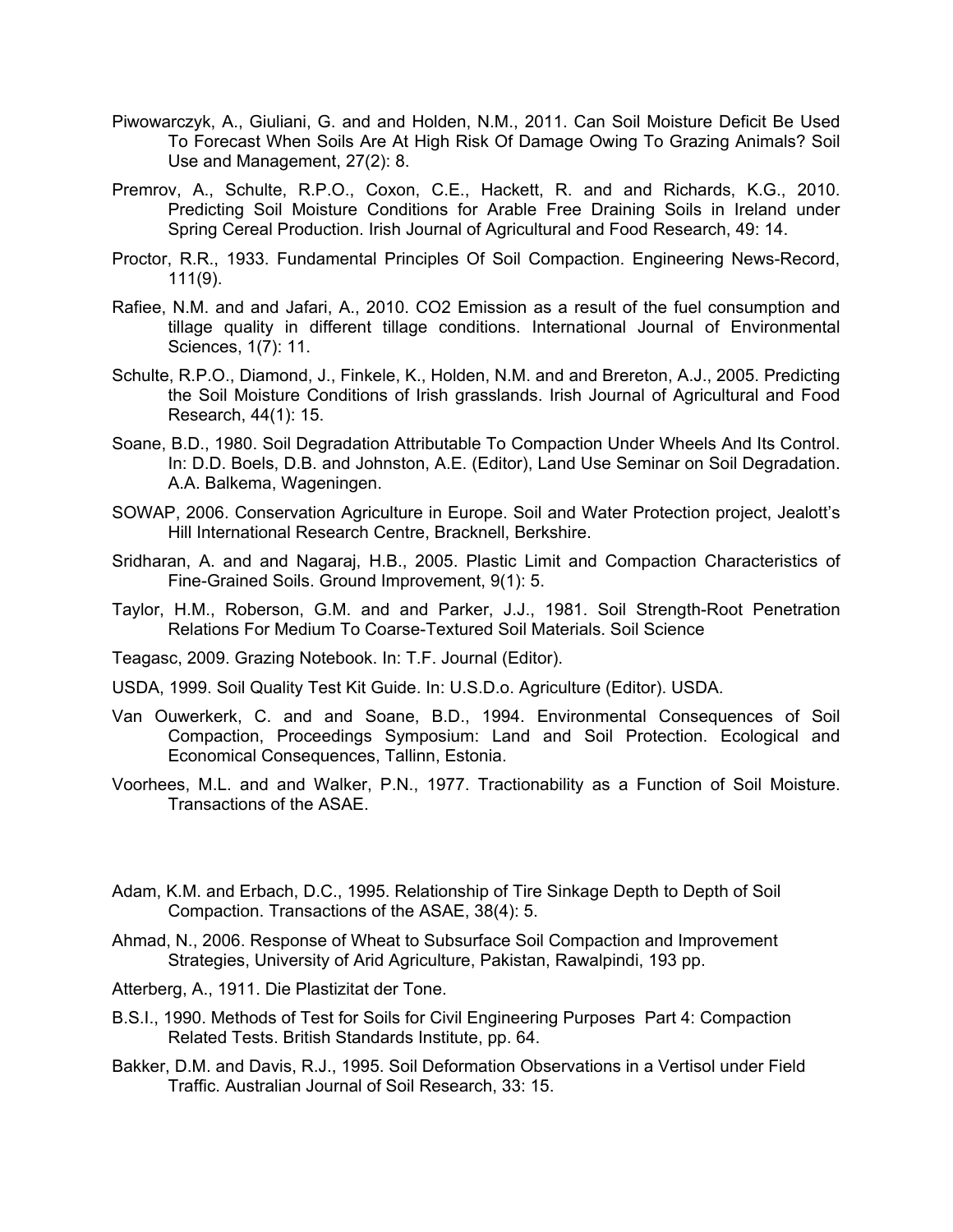- Berli, M., Kirby, J.M., Springman, S.M. and Schulin, R., 2003. Modelling compaction of agricultural subsoils by tracked heavy construction machinery under various moisture conditions in Switzerland. Soil and Tillage Research, 73(1-2): 9.
- Botta, G.F., Becerra, A., Tolon. and Tourn, F.B., 2009. Effect of the Number of Tractor Passes on Soil Rut Depth and Compaction in Two Tillage Regimes. Soil & Tillage Research, 103(2): 5.
- Brady, N.C. and Weil, R.R., 1999. The Nature And Properties Of Soils. Simon and Schuster, 881 pp.
- Brereton, A.J., Danielov, S.A. and Scott, D., 1996. Agrometeorology of grass and grasslands for middle latitudes. World Meteorological Organisation, pp. 36.
- Collins, J.F., Larney, F.J. and Morgan, M.A., 1986/2004. Climate And Soil Management. In: T.a.C. Keane, J.F. (Editor), Climate, Weather and Irish Agriculture. Agmet, pp. 395.
- Cook, A., Marriott, C.A., Seel, W. and Mullins, C.E., 1996. Effects of soil mechanical impedance on root and shoot growth of *Lolium perenne* L., *Agrostis capillaris* and *Trifolium repens*  L. Journal of Experimental Botany, 47(301): 11.
- Dawkins, T.C.K., Hebblethwaite, P.D. and McGowan, M., 1984. Soil compaction and the growth of vining peas. Annals of Applied Biology, 105(2): 14.
- Defossez, P., Richard, G., Boizard, H. and O'Sullivan, M.F., 2003. Modelling change in soil compaction due to agricultural traffic as a function of soil water content. Geoderma, 116(1-2): 16.
- Drewry, J.J., Cameron, K.C. and Buchan, G.D., 2001. Effect of simulated dairy cow treading on soil physical properties and ryegrass pasture yield. New Zealand Journal of Agricultural Research, 44(2-3): 9.

#### E.P.A., 2010.

http://www.epa.ie/environmentinfocus/land/furtherinformation/soils/mainthreats/#Compac tion. Environmental Protection Agency.

- Earl, R., 1996. Prediction of Trafficability and Workability from Soil Moisture Deficit. Soil & Tillage Research, 40: 13.
- Fitzgerald, J.B., Brereton, A.J. and Holden, N.M., 2008. Simulation of the influence of poor soil drainage on grass-based dairy production systems in Ireland. Grass and Forage Science, 63(3): 9.
- Frame, J. and Merrilees, D.W., 1990. The Effect of Tractor Wheeling on the Productivity of Perennial Ryegrass Swards. In: N.K. Gáborčík, V.;Zimková, M. (Editor), Soil-grasslandanimal relationships. Proceedings of 13th general meeting of the European Grassland Federation, Banská Bystrica, Czechoslovakia.
- Frost, J.P., 1988. Effects on Crop Yields of Machinery Traffic and Soil Loosening. Part 1. Effects on Grass Yield if Traffic Frequency and Date of Loosening. Journal of Agricultural Engineering Research, 39: 11.
- Godwin, R.J., Warner, N.L. and Smith, D.L.O., 1991. The Development of a Dynamic Drop-cone Device for the Assessment of Soil Strength and the effects of Machinery Traffic. Journal of Agricultural Engineering Research, 48: 8.
- Hakansson, I. and Lipiec, J., 2000. A Review of the Usefulness of Relative Bulk Density Values in Studies of Soil Structure and Compaction. Soil & Tillage Research, 53: 14.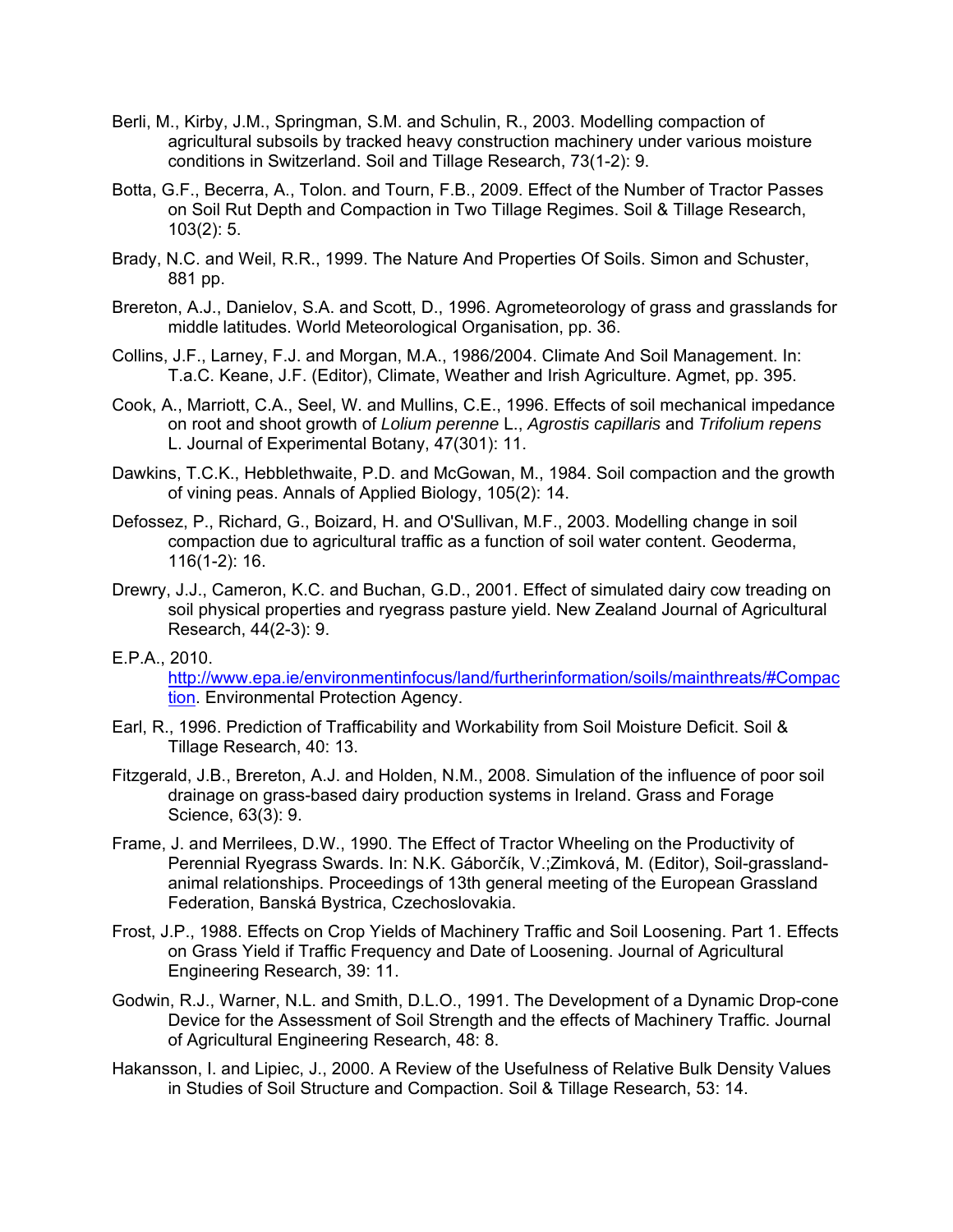- Hanson, G.J., 1996. Investigating Soil Strength And Stress-Strain Indices To Characterise Erodibility. Transactions of the ASAE, 39(3): 7.
- Herbin, T. et al., 2011. The Effects of Dairy Cow Weight On Selected Soil Physical Properties Indicative of Compaction. Soil Use and Management, 27(March): 10.
- Hillel, D., 1980. Application of Soil Physics. Academic Press.
- International, A., 2008. Standard Test Method For Field Vane Shear Test In Cohesive Soil. ASTM International.
- Keane, T., 2001. Meteorological Data-Types and Sources. In: N.M. Holden (Editor), Agro-Meteorological Modelling- Principles, Data and Applications. Agmet.
- Kiely, G. et al., 2009. SoilC Measuring and Modelling of Soil Carbon Stocks and Stock Changes in Irish Soils, Environmental Protection Agency.
- Lalor, S.T.J., 2004. Soils of UCD Research Farm, Lyons Estate, Cellbridge, Co. Kildare, University College Dublin, Dublin.
- Mamman, E., Ohu, J.O. and T., C., 2007. Effect of soil compaction and organic matter on the early growth of maize (Zea mays) in a vertisol. International Agrophysics, 21(4): 8.
- Masle, J. and Passioura, J.B., 1992. Genetic Variation In The Effects Of Root Impedance On Growth And Transpiration Rates Of Wheat And Barley. Australian Journal Of Plant Physiology, 19: 14.
- McCoy, E.L., 1987. Energy Requirements For Root Penetration Of Compacted Soil. In: L.L. Boersma (Editor), Future Developments In Soil Science Research. Soil Science Society of America, Inc, Madison.
- McNabb, D.H., Startsev, A.D. and Nguyen, H., 2001. Soil Wetness and Traffic Level Effects on Bulk Density and Sir-Filled Porosity of Compacted Boreal Forest Soils. Soil Science Society of America Journal, 65(July-August): 9.
- Meek, B.D., Rechel, E.R., Carter, L.M. and DeTar, W.R., 1992. Bulk density of a sandy loam: traffic, tillage and irrigation-method effects. Soil Science Society of America Journal, 56(2): 4.
- Negi, S.C., McKeyes, E., Raghavan, G.S.V. and Taylor, F., 1981. Relationships of field traffic and tillage to corn yields and soil properties. Journal Of Terramechanics, 18(3): 9.
- Piwowarczyk, A., Giuliani, G. and Holden, N.M., 2011. Can Soil Moisture Deficit Be Used To Forecast When Soils Are At High Risk Of Damage Owing To Grazing Animals? Soil Use and Management, 27(2): 8.
- Premrov, A., Schulte, R.P.O., Coxon, C.E., Hackett, R. and Richards, K.G., 2010. Predicting Soil Moisture Conditions for Arable Free Draining Soils in Ireland under Spring Cereal Production. Irish Journal of Agricultural and Food Research, 49: 14.
- Proctor, R.R., 1933. Fundamental Principles Of Soil Compaction. Engineering News-Record, 111(9).
- Rafiee, N.M. and Jafari, A., 2010. CO2 Emission as a result of the fuel consumption and tillage quality in different tillage conditions. International Journal of Environmental Sciences, 1(7): 11.
- Schulte, R.P.O., Diamond, J., Finkele, K., Holden, N.M. and Brereton, A.J., 2005. Predicting the Soil Moisture Conditions of Irish grasslands. Irish Journal of Agricultural and Food Research, 44(1): 15.